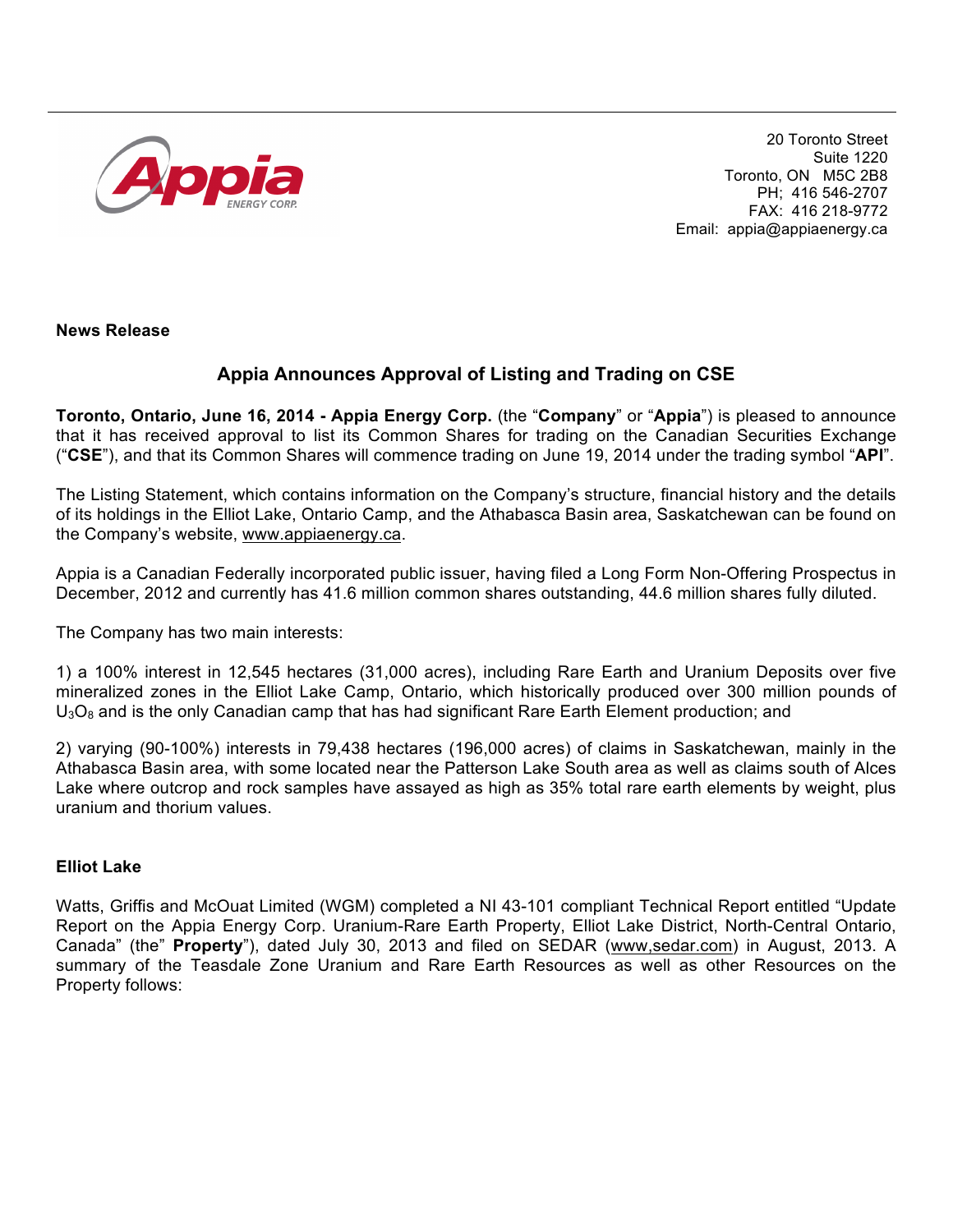### *Teasdale Lake Zone*

 *.*

| Zone                       | Tonnes<br>(000) | Tons<br>(000) | <b>TREE</b><br>(lbs/ton) | $U_3O_8$<br>(lbs/ton) | Average<br><b>Thickness</b><br>(m) | Contained<br><b>TREE</b><br>('000 lbs) | Contained<br>$U_3O_8$<br>('000 lbs) |  |  |
|----------------------------|-----------------|---------------|--------------------------|-----------------------|------------------------------------|----------------------------------------|-------------------------------------|--|--|
| <b>INDICATED RESOURCES</b> |                 |               |                          |                       |                                    |                                        |                                     |  |  |
| <b>UR</b>                  | 6.733           | 7,422         | 4.20                     | 0.484                 | 4.61                               | 31.199                                 | 3,593                               |  |  |
| IQ                         | 3,006           | 3,314         | 1.98                     | 0.259                 | 2.27                               | 6,578                                  | 0.857                               |  |  |
| LR                         | 3.355           | 3,699         | 2.68                     | 0.958                 | 2.60                               | 9,912                                  | 3,544                               |  |  |
| <b>Total</b>               | 13,095          | 14,435        | 3.30                     | 0.554                 | 9.48                               | 47,689                                 | 7,995                               |  |  |
| <b>INFERRED RESOURCES</b>  |                 |               |                          |                       |                                    |                                        |                                     |  |  |
| <b>UR</b>                  | 18.326          | 20,201        | 3.87                     | 0.421                 | 4.33                               | 78,080                                 | 8,498                               |  |  |
| IQ                         | 10,209          | 11,254        | 1.64                     | 0.184                 | 2.78                               | 18,464                                 | 2,070                               |  |  |
| LR                         | 9.972           | 10,992        | 3.33                     | 0.869                 | 2.71                               | 36.631                                 | 9.564                               |  |  |
| <b>Total</b>               | 38,507          | 42,447        | 3.14                     | 0.474                 | 9.82                               | 133,175                                | 20,115                              |  |  |

Summary of Teasdale Zone Uranium and Rare Earth Mineral Resource Estimate

Notes: 1. Mineral Resources effective 30 July, 2013. "UR" is the Upper Reef, "IQ" is the Intermediate Quartzite and "LR" is the Lower Reef. These are contiguous and add to the "Average Thickness" proposed to be mined. "TREE" is Total Rare Earth Elements.

2. Mineral Resources are estimated at a cut-off value of \$100 per tonne, using a uranium price of US\$70/lb  $U_3O_8$ , a TREE price of \$78/kg, and a C\$:US\$ exchange rate of 1:0.9. TREE includes all the REE elements from lanthanum to lutetium plus yttrium.

3. Mineral Resources which are not Mineral Reserves do not have demonstrated economic viability. The estimate of Mineral Resources may be materially affected by environmental, permitting, legal, title, taxation, socio-political, marketing, or other relevant issues. There are no known specific problems at this date.

4. The quantity and grade of reported Inferred Resources in this estimation are uncertain in nature and there has been insufficient exploration to define these Inferred Resources as an Indicated or Measured Mineral Resource and it is uncertain if further exploration will result in upgrading them to an Indicated or Measured Mineral Resource category.

5. The Mineral Resources were estimated using the Canadian Institute of Mining, Metallurgy and Petroleum standards on Mineral Resources and Reserves, Definitions and Guidelines prepared by the CIM Standing Committee on Reserve Definitions and adopted by CIM Council December 11, 2005.

6. Specific Gravity of 2.85 tonnes/m<sup>3</sup> (or  $3.14 \text{ tons/m}^3$ ) was used.

7. Indicated amounts may not precisely sum due to rounding.

It should be noted that the contents for the rare earth components are for rare earth metals, whereas it has become more common to report the contents as equivalent rare earth oxides, which results in an average increase of approximately 46% for the oxides versus the metallic form.

Collectively, only the most recent 24 drill holes were assayed for rare earths, so the current Mineral Resource Estimate has been restricted to the area of influence from these intersections, and the historical drill holes completed by others have necessarily been excluded.

Preliminary metallurgical testing carried out by SGS Canada indicated a recovery rate of approximately 90% for uranium and most REEs in the 80% to 90% range using a simple grind, a flotation process to recover a high grade concentrate, pre-leach and acid baking of the flotation concentrate and acid leaching of the flotation tailings. With the total REE content being approximately six times the uranium content of the Indicated and Inferred Resources, the recovery of the REEs is a very significant factor in determining the economic value of the resources.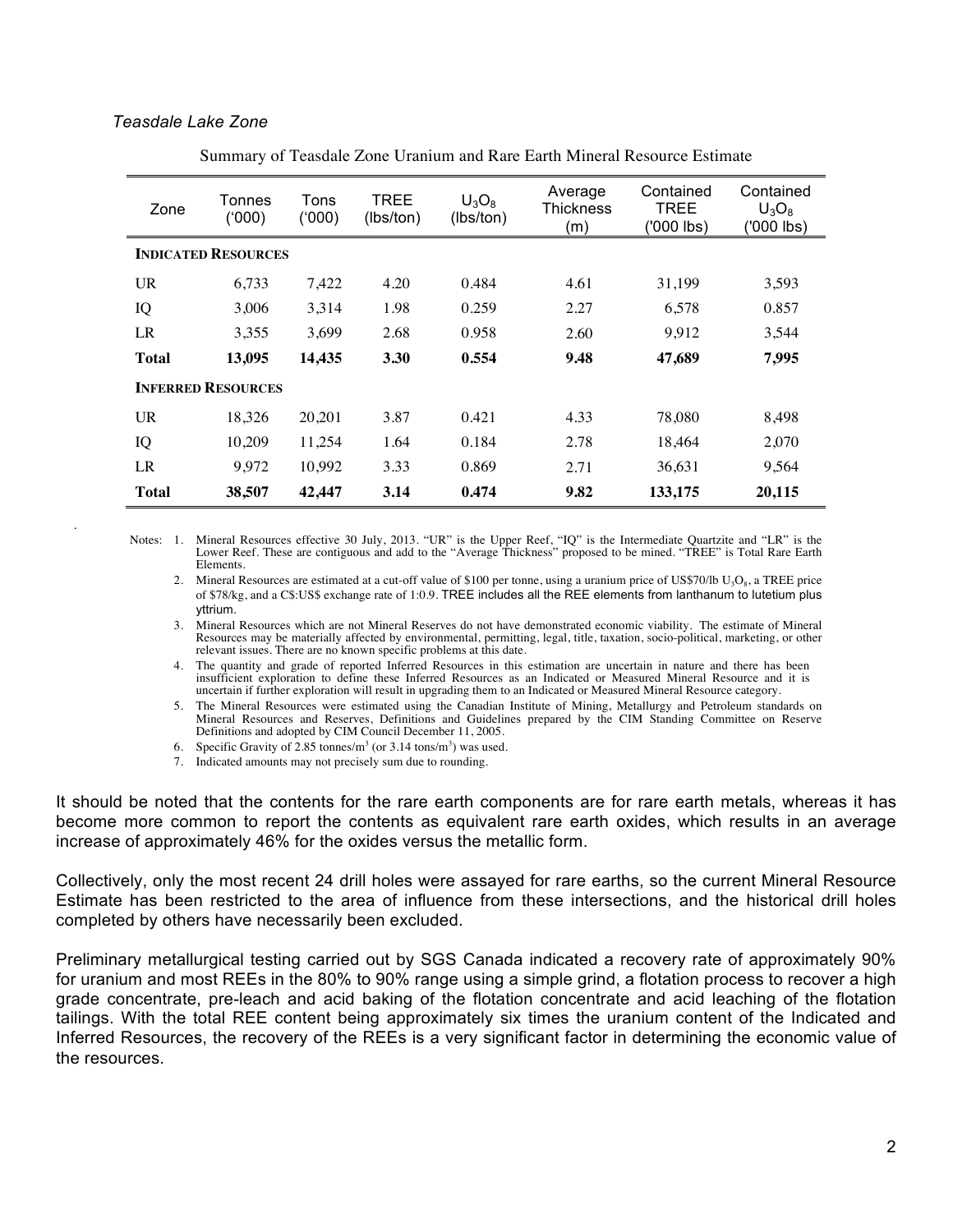| Category           | Tons<br>('000) | <b>Specific</b><br>Gravity.<br>(tons/ $m^{3}$ ) | $\text{Ibs } U_3O_8/\text{ton}$ | Total lbs $U_3O_8$<br>(000) |
|--------------------|----------------|-------------------------------------------------|---------------------------------|-----------------------------|
| Inferred Resources | 30.315         | 3.14                                            | 0.912                           | 27,638                      |

### Summary of Banana Lake Zone Mineral Resource Estimate

Notes: 1. Effective, 1 April, 2011

2. Mineral Resources which are not Mineral Reserves do not have demonstrated economic viability. The estimate of Mineral Resources may be materially affected by environmental, permitting, legal, title, taxation, socio-political, marketing, or other relevant issues.

- 3. The quantity and grade of reported Inferred Resources in this estimation are uncertain in nature and there has been insufficient exploration to define these Inferred Resources as an Indicated or Measured Mineral Resource and it is uncertain if further exploration will result in upgrading them to an Indicated or Measured Mineral Resource category.
- 4. The Mineral Resources were estimated using the Canadian Institute of Mining, Metallurgy and Petroleum standards on Mineral Resources and Reserves, Definitions and Guidelines prepared by the CIM Standing Committee on Reserve Definitions and adopted by CIM Council December 11, 2005.
- 5. A cut-off grade of 0.6 lb  $U_3O_8$  was used
- 6. Specific Gravity of 2.85 tonnes/m<sup>3</sup> (or 3.14 tons/m<sup>3</sup>) was used.
- 7. Indicated amounts may not precisely sum due to rounding.

The above Mineral Resource Estimate for the Banana Lake Zone was prepared in 2011 by WGM in accordance with the provisions of NI 43-101, based on earlier (historical) drilling and diamond drilling by Appia during 2007. The drill core was not tested for rare earth elements.

## *Historical Estimates*

Based on mine data as well as a series of deep drill holes by other exploration companies in widely separated areas of the Property, the historical resources, located in five separate zones down-dip from past-producing mines, are summarized as:

## 1979 historical  $U_3O_8$  estimates on Appia's Elliot Lake Properties

| Zone             | Quantity    | Grade               | Contained $U_3O_8$ |  |
|------------------|-------------|---------------------|--------------------|--|
|                  | (tons)      | (lbs $U_3O_8$ /ton) | (lbs)              |  |
| Teasdale Lake    | 17,458,200  | 1.206               | 20,787,200         |  |
| Gemico Block #3  | 42,800,000  | 0.38                | 16,264,000         |  |
| Gemico Block #10 | 20,700,000  | 0.75                | 15,525,000         |  |
| Banana Lake      | 175,800,000 | 0.76                | 133,608,000        |  |
| Canuc            | 7,000,000   | 1.86                | 13,020,000         |  |
| Total            | 263,758,200 | 0.76                | 199,204,200        |  |

The foregoing historical resources were not estimated in accordance with definitions and practices established for the estimation of Mineral Resources and Mineral Reserves by the Canadian Institute of Mining and Metallurgy ("**CIM**"). As such, the historical resources are not compliant with Canada's security rule, NI 43-101, and are unreliable for investment decisions. Neither Appia nor its Qualified Persons have done sufficient work to classify the historical resources as mineral resources under current mineral resource terminology and are not treating the historical resources as current mineral resources. Nevertheless, most of the historical resources were estimated by mining companies active in the Elliot Lake camp using assumptions, methods and practices that were accepted at the time, and based on corroborative mining experience.